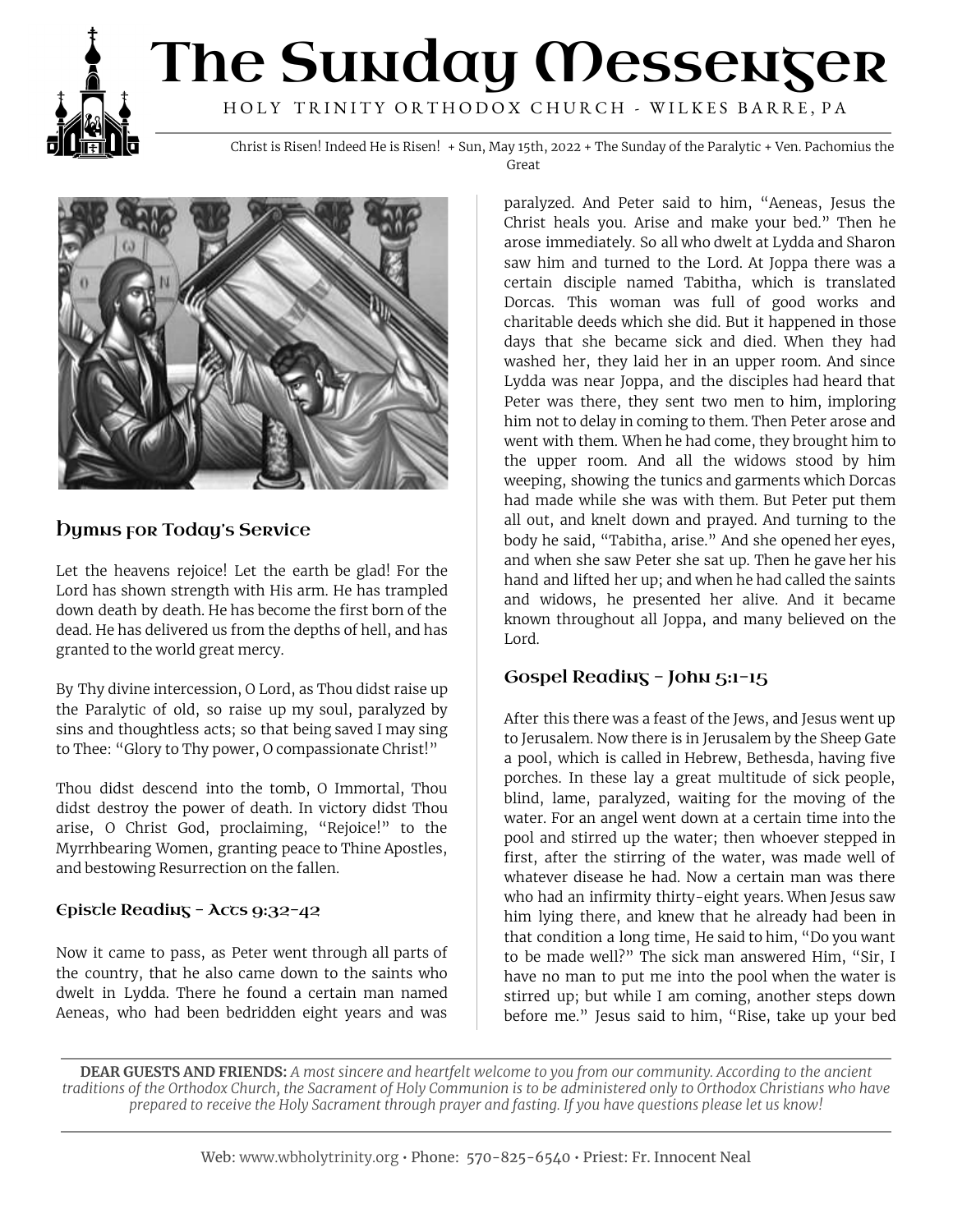and walk." And immediately the man was made well, took up his bed, and walked. And that day was the Sabbath. The Jews therefore said to him who was cured, "It is the Sabbath; it is not lawful for you to carry your bed." He answered them, "He who made me well said to me, 'Take up your bed and walk.'" Then they asked him, "Who is the Man who said to you, 'Take up your bed and walk'?" But the one who was healed did not know who it was, for Jesus had withdrawn, a multitude being in that place. Afterward Jesus found him in the temple, and said to him, "See, you have been made well. Sin no more, lest a worse thing come upon you." The man departed and told the Jews that it was Jesus who had made him well.



# This Weeks Schedule

**Doly Trinity Orthodox Church** 

 $+++$ 

#### **Christ is Risen! Sunday of The Paralytic**

Saturday, May 14th 5 PM: Great Vespers, Confessions Sunday, May 15th 8:40 AM: 3rd & 6th Hours 9 AM: Divine Liturgy 10:30 AM: Coffee Hour & Church School 11:30 AM**:** Parish Council Meeting

#### **THIS WEEK**

Tues, May 17th, 9 am - 5 pm: Election Day Food Sale NO private prayer time in the church this Wednesday. We will be back open next week 11-1:30 PM as usual.

#### **NEXT WEEKEND - The Samaritan Woman**

Saturday, May 21st 5 PM: Great Vespers, Confessions Sunday, May 22nd 8:40 AM: 3rd & 6th Hours 9 AM: Divine Liturgy 10:30 AM: Coffee Hour & Church School

 $+++$ 

*Please welcome Fr. Michael Evans next Sat & Sun*

*He is filling in while the Neal's are on vacation. Please keep us in your prayers . In case of emergency or pastoral needs please call Fr. Gregory White at (570) [822-7725.](https://www.google.com/search?q=holy+resurrection+orthodox+church&oq=holy+resurrection+orthodox+church&aqs=chrome..69i57j46i175i199i512l6j0i512j46i175i199i512j0i512.4710j0j7&sourceid=chrome&ie=UTF-8#)*



**Upcoming Fundraisers THIS WEEK:** We need YOUR help to make our upcoming fundraisers possible. On the schedule we have our **Election Day Food Sale**. Setup and preparation will be Monday, May 16th / Sale on Tuesday May 17th. The signup sheet is in the vestibule. ANY amount of time you can offer is greatly appreciated. NEXT, our first **Peirogi Project** is scheduled for May 20-21st. We need ALOT of help for this on both days to make it possible. Please signup in the vestibule.

**Parish Council Meeting TODAY** @ 11:30 AM

**Summer Grounds Maintenance Help Needed:** It's that time of year to begin our summer grounds maintenance. We need volunteers to cut grass, weed whack, etc. on the property once or twice a month for 2 or 3 hours. If you would like to be put on the schedule for this important Church ministry please signup in the vestibule. It is wonderful to be outside caring for and beautifying the lovely property Our Lord has entrusted to us. Questions? See or contact Fr. Innocent.

WEEKLY GIVING UPDATE: We thank you for your continued giving in gratitude for all that our loving God does for each of us, for His Holy Church, and all the blessings we receive through her.

Weekly Cost to Keep the Church Open: \$2,840 Monthly Cost to Keep the Church Open: \$12,305 Collections last Sunday: \$2,023.78

# Birthdays & Anniversaries

**May Birthdays:** Joann Salazar (5/3), Jeremy Haugh (5/18), Paul Meck (5/18), Becky Leonori (5/20), Zach Harvey (5/24), Jack Willis (5/24), Elaine Benczkowski (5/26), Eva King (5/30), Martha Tumavitch (5/30) **Anniversaries:** Matthew & Aimee Austin (5/15)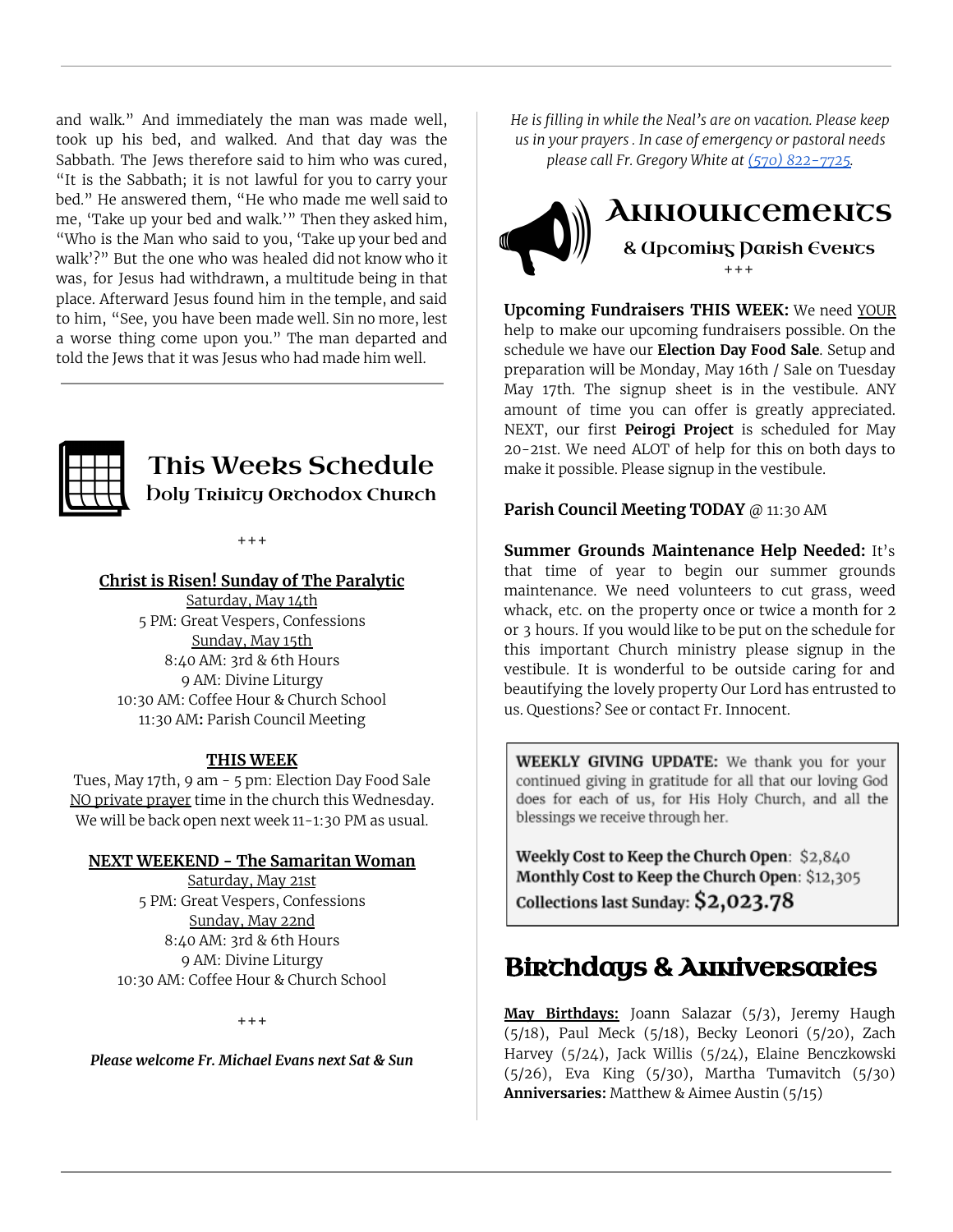**This Week's Birthdays:** Jeremy Haugh (5/18), Paul Meck (5/18), Becky Leonori (5/20) **Anniversaries:** Matthew & Aimee Austin (5/15)



#### **Sunday of the Paralytic**

Many miracles in the Old Testament involve water. To name but a few, the water of the Nile turned to blood after Moses lifted his rod and struck the water before Pharaoh and His servants (Exodus 7:20). Not only was the Nile turned to blood, but also "their rivers, their canals, their ponds, and all their pools of water, that they may become blood; and there shall be blood throughout the land of Egypt, both in vessels of wood and in vessels of stone" (Exodus 7:19).

In chapter 14 of Exodus, Moses divided the waters of the Red Sea, and the Hebrews passed over as if on dry land. When they were safely across, the waters came together, and their Egyptian pursuers were drowned.

On their forty year journey to the Promised Land, the Hebrews camped at Rephidem, but there was no water for them to drink. The people murmured against Moses, asking him why he had led them out of Egypt. God told Moses to strike the rock at Horeb. Then water came out of it so that everyone could drink (Exodus 17:6).

In Judges 6:36-40 we read about Gideon and the dew on the fleece. When Gideon squeezed the fleece, there was enough to fill a bowl with water.

On the Fourth Sunday of Pascha, the Church remembers the man who lay paralyzed at the Sheep Pool in Jerusalem for thirty-eight years, waiting for someone to put him into the pool. The first person to enter the pool after an Angel troubled the water would be healed of his infirmities, but someone always entered the pool before him. Seeing the man, the Lord felt compassion for him and healed him.

The Lord healed the paralytic during the days of the Passover, when He had gone to Jerusalem for the Feast, and He remained there teaching and working miracles. According to Saint John the Theologian, this miracle took place on the Sabbath.

Like some Old Testament miracles, many of Christ's miracles also involved water, and they prefigure the Church's Baptism, which cleanses us of every sin. In the Sheep Pool, once a year, only one person was healed, but Christ saves endless multitudes by divine Baptism. Sometimes, as in the case of Saint Vladimir (July 15), Baptism can also heal our bodily infirmities.

In the Canon for the Paralytic, the Angel who stirred the water in the Sheep Pool is identified as the Archangel Michael. Some of the Troparia call him "Leader of the Angels," and "Supreme Commander" (Ode 1). In Ode 3 we ask him to "protect us from falling into the passions of life." In Ode 6, we ask Saint Michael to guide us on the paths of life." In Ode 8, we ask him to pray with all the Bodiless Hosts, that we may be granted deliverance from our offenses, correction of our life, and the enjoyment of eternal blessings.

**PARISH PRAYER LIST Living:** Cynthia Dulsky, Theodore & Elenor Sovryda, Nadine Breisch, Sonja & Leanne Kay, Josie Bissett, Lisa & Scott Harvey, Daniel & Shannon Bissett, Catherine, Danny Gobish, Lorraine Pace, Peter Holoviak & Family, Evelyn Kosmiski, Mat. Elizabeth, Jeri Basarab, Fr. Theodore Orzolek, Delores Voda, Mary Ann Lepa, Eric, Mat. Delores Donlick, Fr. Vladimir Fetchko, Dorothy Sysak, Vasilli (Bill) Talpash, Barbara, Jodi, Diane, David, Erin Dougherty, Lauren Butruce, Ashlee Parlante, Maureen Metz and the Metz Family, Bernard Golubiewski, Deborah, Reader Matthew **Departed:** His Eminence Archbishop Paul, Bill Conklin